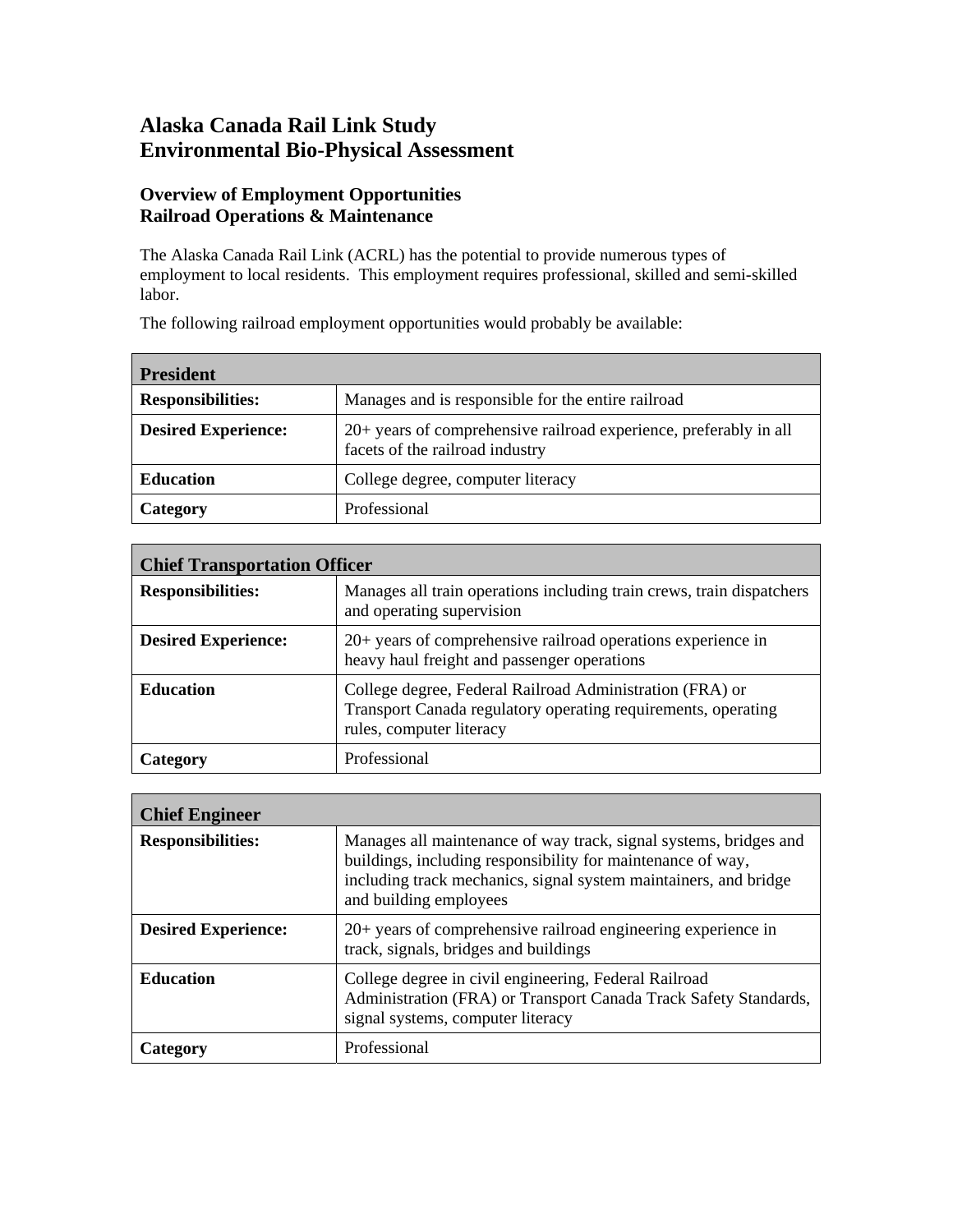| <b>Chief Mechanical Officer</b> |                                                                                                                                                  |
|---------------------------------|--------------------------------------------------------------------------------------------------------------------------------------------------|
| <b>Responsibilities:</b>        | Manages all locomotives, rolling stock and equipment maintenance<br>facilities, including all mechanical employees                               |
| <b>Desired Experience:</b>      | 20+ years of comprehensive railroad mechanical maintenance<br>experience in locomotives, rolling stock, and maintenance facilities               |
| <b>Education</b>                | College education, Association of American Railroads Interchange<br>Standards, locomotive and rail car maintenance courses, computer<br>literacy |
| Category                        | Professional                                                                                                                                     |

| <b>Chief Financial Officer</b> |                                                                                                                                                                                             |
|--------------------------------|---------------------------------------------------------------------------------------------------------------------------------------------------------------------------------------------|
| <b>Responsibilities:</b>       | Manages all finances and general business affairs                                                                                                                                           |
| <b>Desired Experience:</b>     | 20+ years of comprehensive railroad financial experience, including<br>business administration, taxation, insurance, risk management and<br>banking. Certified Public Accountancy preferred |
| <b>Education</b>               | College degree in business, finance or accounting; computer<br>literacy                                                                                                                     |
| Category                       | Professional                                                                                                                                                                                |

| <b>Administrative</b>      |                                                                                                                    |
|----------------------------|--------------------------------------------------------------------------------------------------------------------|
| <b>Responsibilities:</b>   | Performs administrative and clerical functions                                                                     |
| <b>Desired Experience:</b> | Entry level to very experienced                                                                                    |
| <b>Education</b>           | Formal administrative training preferred and computer literacy<br>required. Basic accountancy and finance desired. |
| Category                   | Skilled                                                                                                            |

| <b>Locomotive Engineer</b> |                                                                                                                                                                |
|----------------------------|----------------------------------------------------------------------------------------------------------------------------------------------------------------|
| <b>Responsibilities:</b>   | Operates locomotives in yard and road service                                                                                                                  |
| <b>Desired Experience:</b> | Qualified locomotive engineer preferred, including heavy haul and<br>passenger train experience. No history of Driving (motor vehicles)<br>Under the Influence |
| <b>Education</b>           | High school diploma, locomotive engineer training and territory<br>qualification, operating rules                                                              |
| Category                   | <b>Skilled</b>                                                                                                                                                 |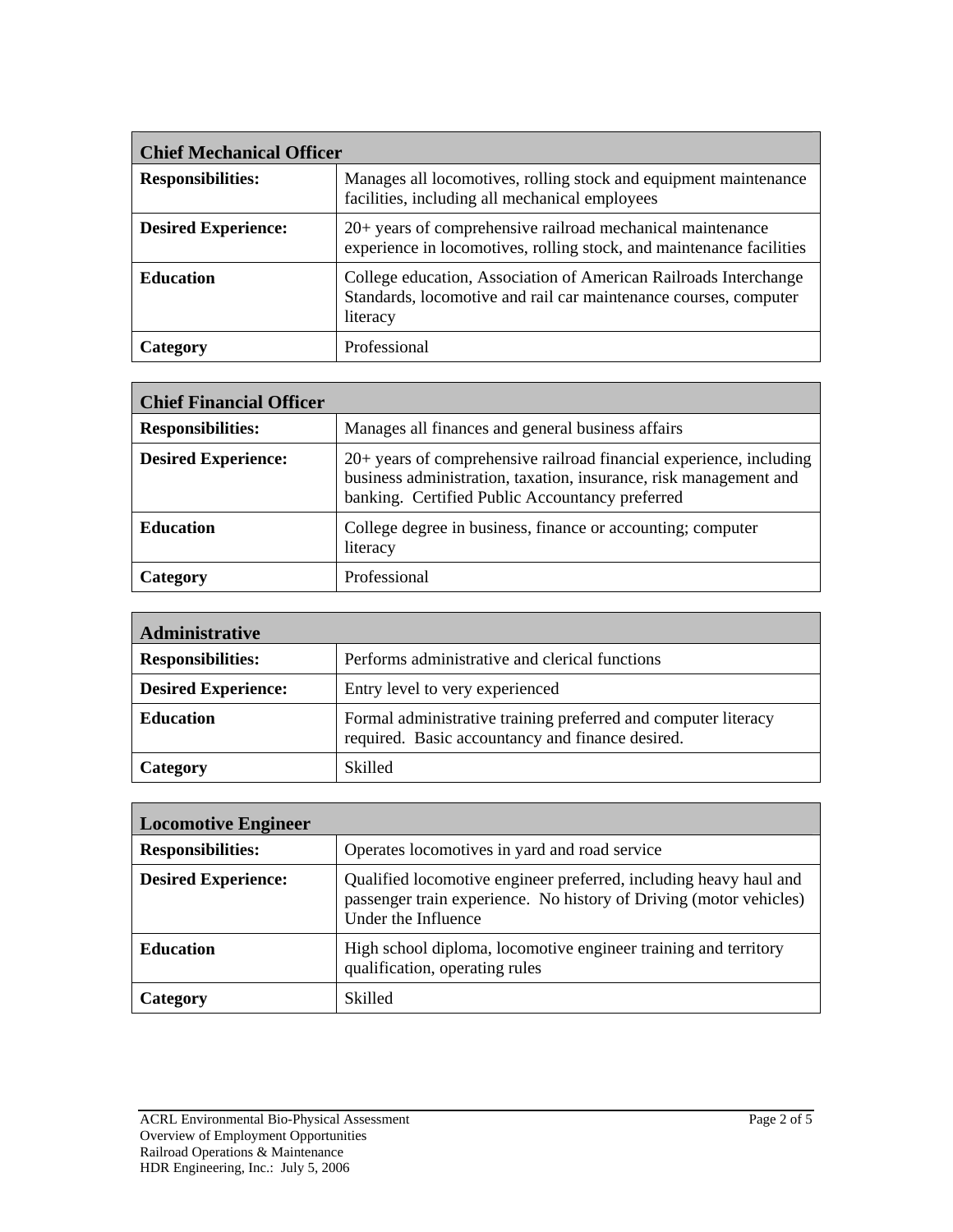| <b>Conductor</b>           |                                                                                                      |
|----------------------------|------------------------------------------------------------------------------------------------------|
| <b>Responsibilities:</b>   | Directs the safe and efficient movement of a train or switch engine<br>in yard and switching service |
| <b>Desired Experience:</b> | Qualified conductor preferred, including yard and industry service                                   |
| <b>Education</b>           | High school diploma, conductor training and territory qualification,<br>operating rules              |
| Category                   | <b>Skilled</b>                                                                                       |

| <b>Train Dispatcher</b>    |                                                                                                                             |
|----------------------------|-----------------------------------------------------------------------------------------------------------------------------|
| <b>Responsibilities:</b>   | Manages the safe and efficient movement of trains throughout the<br>railroad using computerized train dispatching software. |
| <b>Desired Experience:</b> | Qualified train dispatcher, computer literacy                                                                               |
| <b>Education</b>           | High school diploma, operating rules                                                                                        |
| Category                   | Skilled                                                                                                                     |

| <b>Yardmaster</b>          |                                                                                                                                                                                                         |
|----------------------------|---------------------------------------------------------------------------------------------------------------------------------------------------------------------------------------------------------|
| <b>Responsibilities:</b>   | Manages the safe and efficient of train movements in a train yard.<br>Receives trains into yard, directs movement of rail cars and<br>locomotives, prepares trains to be dispatched to other locations. |
| <b>Desired Experience:</b> | Qualified yardmaster                                                                                                                                                                                    |
| <b>Education</b>           | High school diploma, operating rules, computer literacy                                                                                                                                                 |
| Category                   | Skilled                                                                                                                                                                                                 |

| <b>Trainmaster / Road Foreman</b> |                                                                                                                                                                                                                            |
|-----------------------------------|----------------------------------------------------------------------------------------------------------------------------------------------------------------------------------------------------------------------------|
| <b>Responsibilities:</b>          | Supervises locomotive engineers. Manages train crews and train<br>operations after departure from yards, while enroute, and prior to<br>arrival in yards. Performs operating efficiency testing of operating<br>personnel. |
| <b>Desired Experience:</b>        | Qualified locomotive engineer with $10+$ years of railroad operating<br>experience                                                                                                                                         |
| <b>Education</b>                  | High school diploma, FRA regulatory operating requirements,<br>operating rules, computer literacy                                                                                                                          |
| Category                          | <b>Skilled</b>                                                                                                                                                                                                             |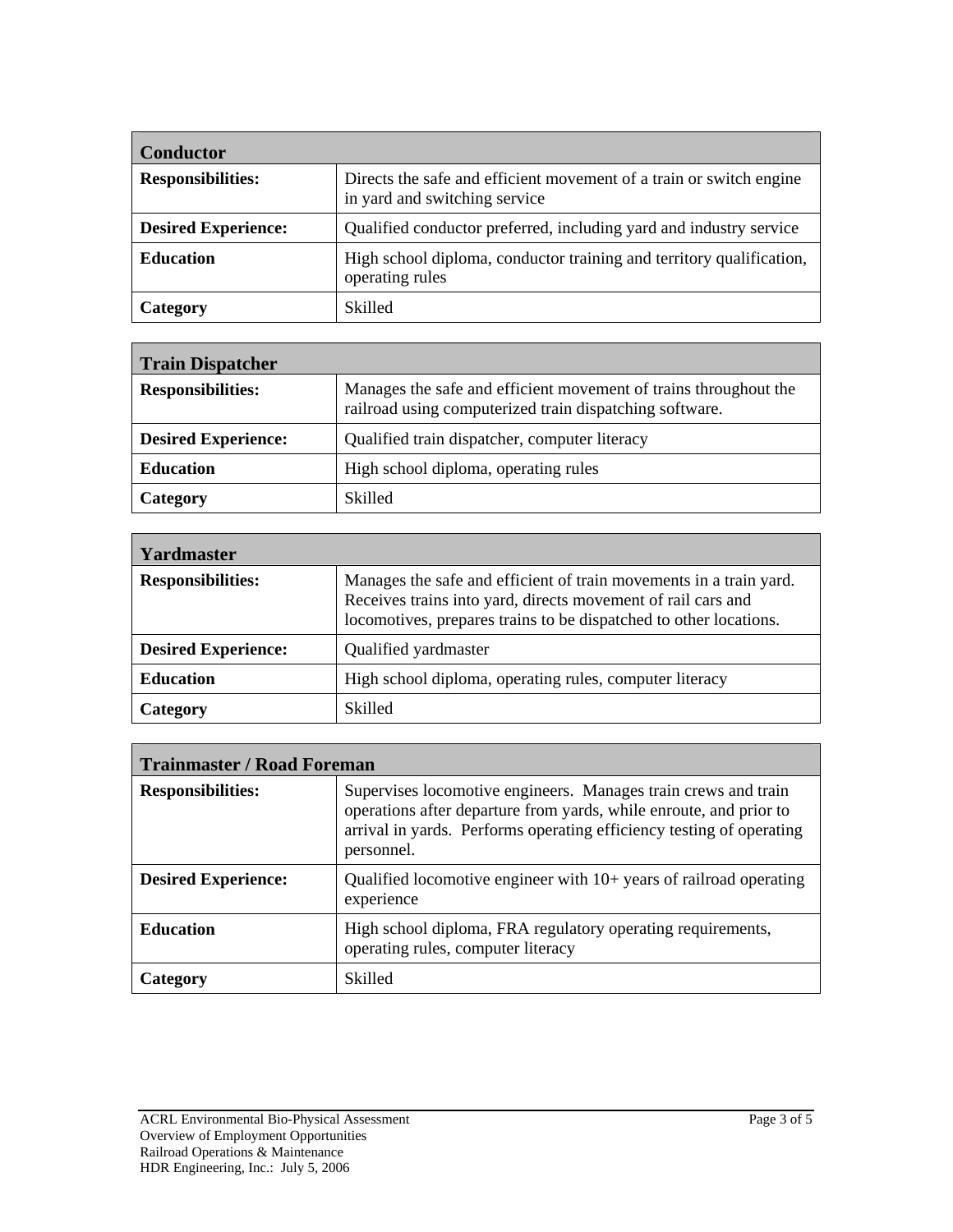| <b>Roadmaster</b>          |                                                                                                                                                                     |
|----------------------------|---------------------------------------------------------------------------------------------------------------------------------------------------------------------|
| <b>Responsibilities:</b>   | Manages day-to-day maintenance of the track and signal system<br>infrastructure, including federally mandated inspections and<br>compliance with federal standards. |
| <b>Desired Experience:</b> | 10+ years of maintenance experience in both railroad track and<br>signal systems, including inspections                                                             |
| <b>Education</b>           | College degree desired; high school diploma, FRA and/or Transport<br>Canada regulatory requirements, computer literacy required.                                    |
| Category                   | <b>Skilled</b>                                                                                                                                                      |

| Track, Bridge & Building Mechanic |                                                                                                                                                                                                                                                             |  |
|-----------------------------------|-------------------------------------------------------------------------------------------------------------------------------------------------------------------------------------------------------------------------------------------------------------|--|
| <b>Responsibilities:</b>          | Performs daily maintenance, inspection and repair of track, bridge<br>and building infrastructure. Duties include obtaining permission to<br>occupy the railroad, drive trucks, operate all on-track and off track<br>equipment, welding equipment, cranes. |  |
| <b>Desired Experience:</b>        | Experience in railroad, bridge and building maintenance<br>construction. Experience in non-railroad construction suitable for<br>entry level positions; welding, plumbing and electrical systems<br>preferred.                                              |  |
| <b>Education</b>                  | High school diploma, FRA and/or Transport Canada regulatory<br>requirements, commercial driving license required; computer<br>literacy preferred.                                                                                                           |  |
| Category                          | Skilled; semi-skilled                                                                                                                                                                                                                                       |  |

| <b>Signal Maintainer</b>   |                                                                                                                                                                                                                                                                                                                         |
|----------------------------|-------------------------------------------------------------------------------------------------------------------------------------------------------------------------------------------------------------------------------------------------------------------------------------------------------------------------|
| <b>Responsibilities:</b>   | Performs daily maintenance, inspection and repair of signal systems<br>and communications infrastructure. Duties include obtaining<br>permission to occupy the railroad, drive trucks, operate all on-track<br>and off track equipment, welding equipment, cranes, electronic<br>testing equipment including computers. |
| <b>Desired Experience:</b> | Experience in electronics. Knowledge of FRA and/or Transport<br>Canada required signal testing                                                                                                                                                                                                                          |
| <b>Education</b>           | High school diploma required, advanced electronics testing and<br>repair training preferred                                                                                                                                                                                                                             |
| Category                   | <b>Skilled</b>                                                                                                                                                                                                                                                                                                          |